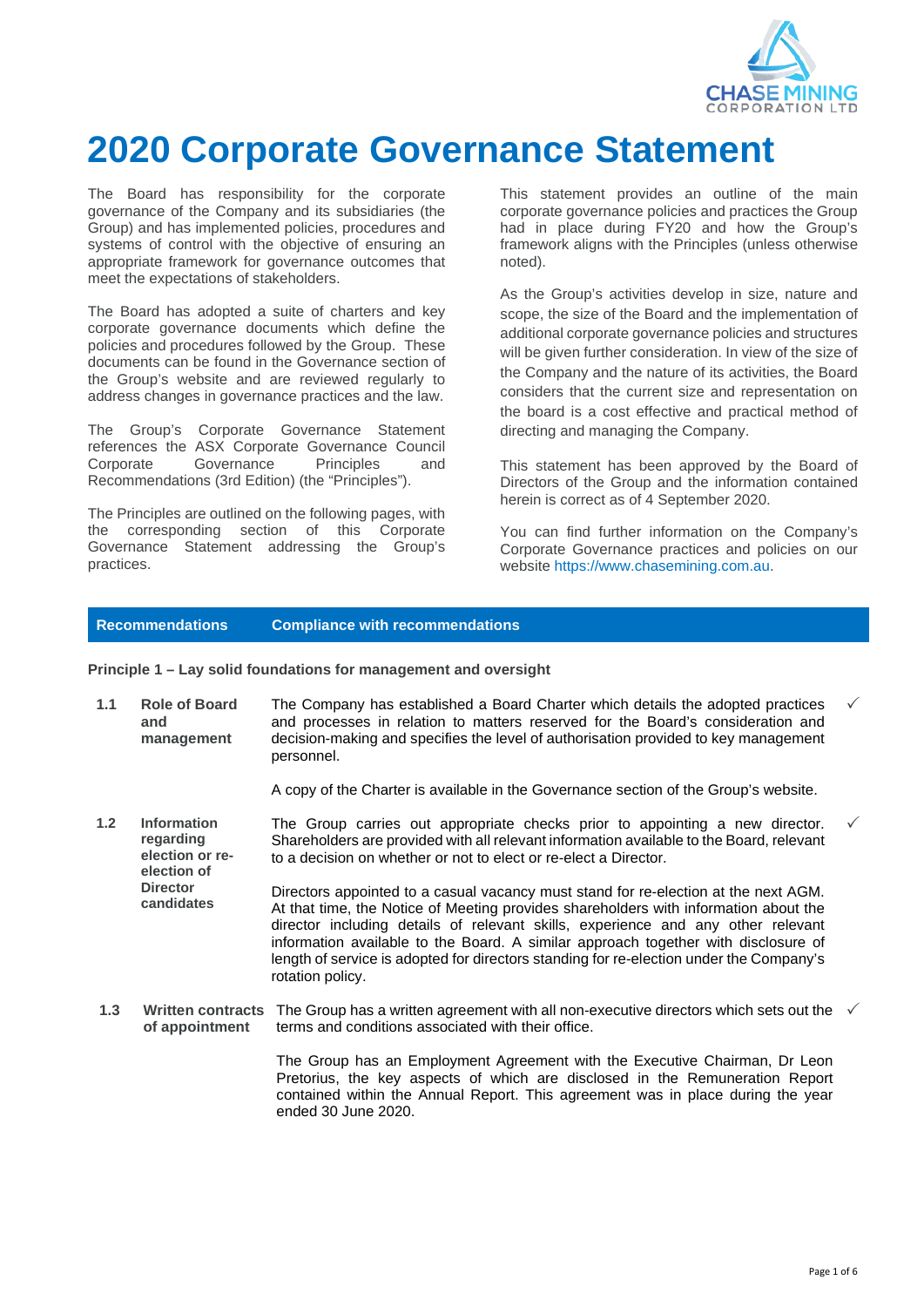#### **Principle 1 – Lay solid foundations for management and oversight (continued)**

**1.4 Company Secretary** The Company Secretary is accountable directly to the Board, through the Chair and independent directors, on all matters associated with the proper functioning of the Board and adherence to good corporate governance practices.

> The details and qualifications of the Company Secretary are set out in the Directors' Report which is part of the Annual Report.

All directors have access to the advice and services of the Company Secretary.

**1.5 Diversity and inclusion** The Group's Diversity Policy is disclosed on the Group's website and sets out the principles and commitment in relation to maintaining a diverse employee base within the Group.  $\times$ 

> The Group has not set measurable objectives for achieving gender diversity due to the size and current level of activities. The Board does however continue to monitor diversity across the operations and will decide at some point in the future when it is appropriate to set such objectives. The total proportion of males and females across the organisation is listed in the table below:

Gender diversity statistics as at 30 June 2020 are outlined in the table below.

| <b>Category</b>                                                    | Men | <b>Women</b> |
|--------------------------------------------------------------------|-----|--------------|
| Non-executive directors                                            |     |              |
| Executive Chairman                                                 |     | -            |
| Number of contractors involved in the<br>management of the company | -   |              |

- **1.6 Board reviews** The Board undertakes an evaluation process each year to assess its performance. The most recent review was carried out in September 2020 and involved Directors completing a questionnaire, the results of which were collated by the Company Secretary and tabled at the following board meeting for review and discussion by the whole board.
- **1.7 Management reviews** The Management Team consists of the Executive Chairman with assistance on financial and corporate compliance matters by the Company Secretary. The annual performance review of the Group's management is undertaken at the same time as the performance assessment of the Board outlined above.  $\checkmark$

#### **Principle 2 – Structure the board to add value**

**2.1 Nominations committee** The Board has not established a Nomination Committee but does have a Nomination Charter. The roles and responsibilities are set out in the Group's Nominations Charter and these are currently overseen by the full Board.  $\mathbf{x}$ 

> The Board shall, upon the Group reaching the requisite corporate and commercial maturity, consider the constitution of a Nomination Committee to assist the Board in relation to the appointment of directors and senior management.

**2.2 Board skills matrix** The skills, knowledge and experience set out in the table below have been identified as those that are required for the effective management of the Group. The Board possesses broad coverage of these skills and attributes. Further details regarding the skills and experience of each Director are included in the 2020 Annual Report.

## **Skills Matrix**

The skills were determined by what is considered important for the management of a publicly listed company and specific to the industry in which the Group operates.

 $\checkmark$ 

 $\checkmark$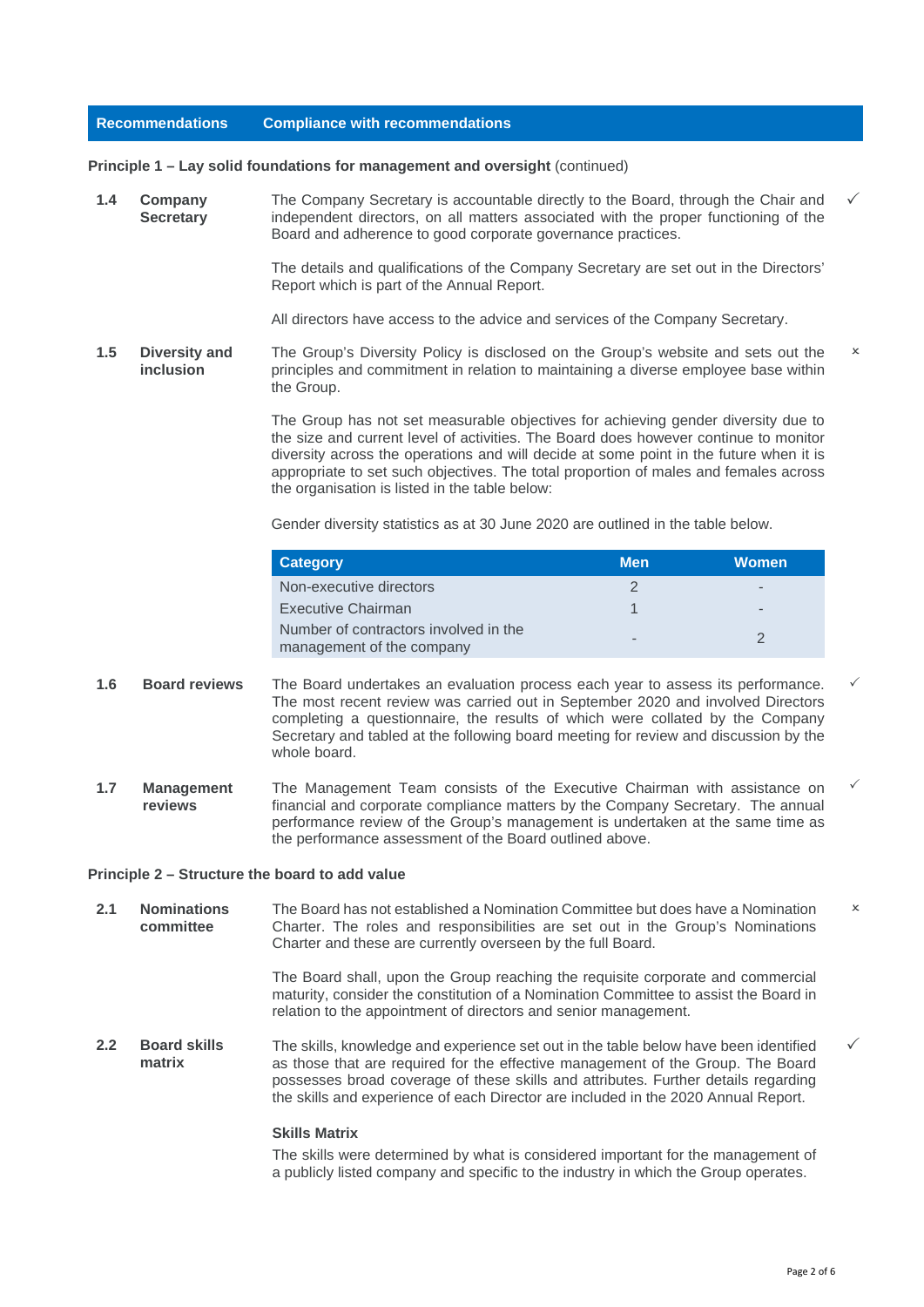## **Principle 2 – Structure the board to add value**

**2.2 Board skills matrix** (continued) The following table sets out the experience and skills deemed necessary or desirable by the Board, in the Group's Directors and whether they are represented on the Board.

| <b>Competency</b>              | <b>Representation</b><br>of skills held<br>by directors |
|--------------------------------|---------------------------------------------------------|
| <b>Management Skills</b>       | 3 Directors                                             |
| Sector Experience.             | 3 Directors                                             |
| Operations                     | 3 Directors                                             |
| Finance and risk               | 3 Directors                                             |
| People                         | 3 Directors                                             |
| <b>Tertiary qualifications</b> | 3 Directors                                             |

**2.3 Disclose independence and length of service**

The Group currently has a three-member Board, of which one is an independent Non-executive Director. Together, the Directors have a broad range of experience, expertise, skills, qualifications and contacts relevant to the Group and its business.

Details of their individual skills and experience are set out in the 2020 Annual Report.

#### **Board composition**

| <b>Board</b>                                        | Date appointed   | Independent |
|-----------------------------------------------------|------------------|-------------|
| <b>Leon Pretorius</b><br><b>Executive Chairman</b>  | 11 November 2014 | No.         |
| <b>Charles Thomas</b><br>Non-Executive              | 23 April 2018    | No.         |
| <b>Martin Kavanagh</b><br>Independent Non-executive | 27 April 2016    | Yes         |

**2.4 Majority of Directors independent** In accordance with the Board Charter which is available on the Group's website, a  $\times$ Director is considered independent if the Director is independent of management and free of any business or other relationship that could materially interfere, or be perceived as interfering, with the exercise of an unfettered and independent judgment in relation to matters concerning the Group.

> One of the three Board members are considered to be independent – Martin Kavanagh. Leon Pretorius is an executive chairman and therefore not considered independent. Charles Thomas is a director of GTT Corporate Advisory, who provide corporate advisory services to the Group.

> The decision as to whether a Director is independent is a decision made by the Board.

> The Board shall, upon the Group reaching the requisite corporate and commercial maturity, consider the appointment of an additional independent Director.

 $\checkmark$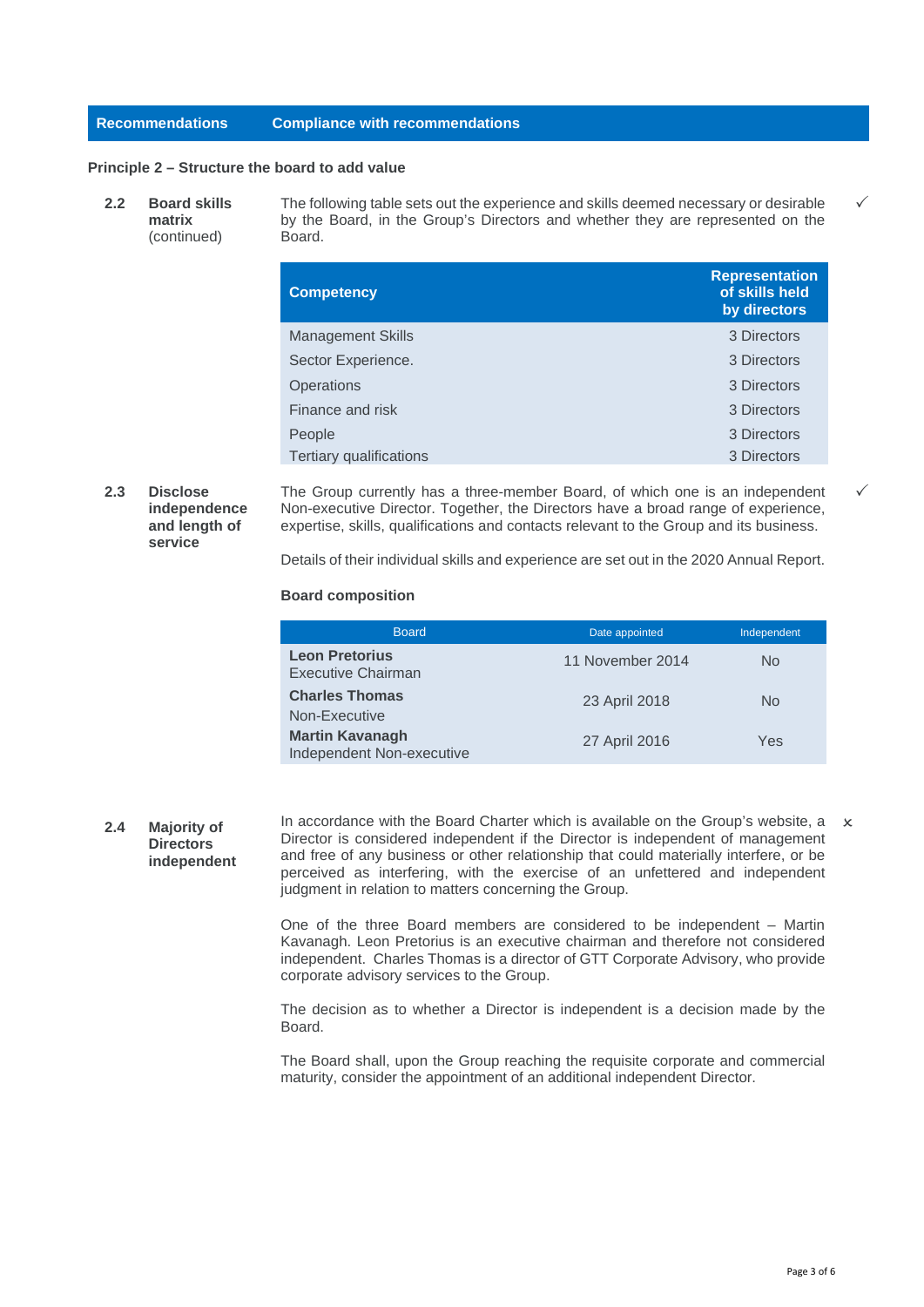#### **Principle 2 – Structure the board to add value** (continued)

**2.5 Chair independent** The Company's Chairman, Dr Leon Pretorius, does not meet the ASX Corporate Governance assessment criteria for independence due to his role as an executive and his substantial shareholding in Chase Mining Corporation Limited.  $\vee$ 

> The Board shall, upon the Group reaching the requisite corporate and commercial maturity, consider the appointment of an independent Chair.

**2.6 Induction and professional development** On initial appointment, directors will have the benefit of an induction program aimed at deepening their understanding of the Group, its business and objectives, and the environment and markets in which the Group operates. As part of the program, directors will receive essential Board and Group information and be given briefings by management.  $\checkmark$ 

> As part of the induction process new directors will be asked to complete a selfassessment of their capabilities and competencies to determine areas where further development will be beneficial in contributing to the Board's performance. Development in these areas will then be considered and discussed with the new director by the Chairman and form part of the input to the Board skills matrix.

> In order to develop and maintain the skills and knowledge required to perform their role, all Directors are encouraged to undertake continuing professional development in their fields of expertise. Directors will be granted reasonable access to resources and training in order to address any identified skills gap based on developments in the industry and environment in which the Company operates.

## **Principle 3 – Act ethically and responsibly**

**3.1 Code of conduct** The Group has a Code of Conduct for Directors, senior executives, employees, consultants and contractors, which set out the fundamental principles of business conduct expected by the Group. The Code of Conduct is available on the Group's website.

#### **Principle 4 – Safeguard integrity in corporate reporting**

**4.1 Audit committee** Due to the size and nature of the Group, the Board has not established a separate Audit Committee. Currently the full Board performs this role.  $\mathsf{x}$ 

> The Board has approved a Charter for the Audit & Risk Management Committee which sets out the processes to be followed by the Board or the committee should this be formed at some point in the future.

> The Audit and Risk Management Committee Charter can be found on the Company's website.

- **4.2 MD and CFO certification of financial statements** The Executive Chairman and Chief Financial Officer provide a statement to the Board and Audit Committee in advance of seeking approval of any financial report to the effect that the Group's risk management and internal compliance and control systems are operating efficiently and effectively in all material respects. In accordance with the above, the Board has received a written assurance that the declaration provided under section 295A Corporations Act is based on a sound system of internal control and risk management, which is operating effectively in all respects in relation to material business risks and financial reporting.  $\checkmark$
- **4.3 External auditor attends AGM** The Group's auditor, BDO attends the AGM each year and is available to answer questions.  $\checkmark$

#### **Principle 5 – Make timely and balanced disclosure**

**5.1 Disclosure policy** The Group has adopted a Continuous Disclosure Policy which sets out the processes and practices to ensure compliance with the continuous disclosure requirements under the ASX Listing Rules and the Corporations Act. A copy of the policy and guidelines are available on the Group's website.  $\checkmark$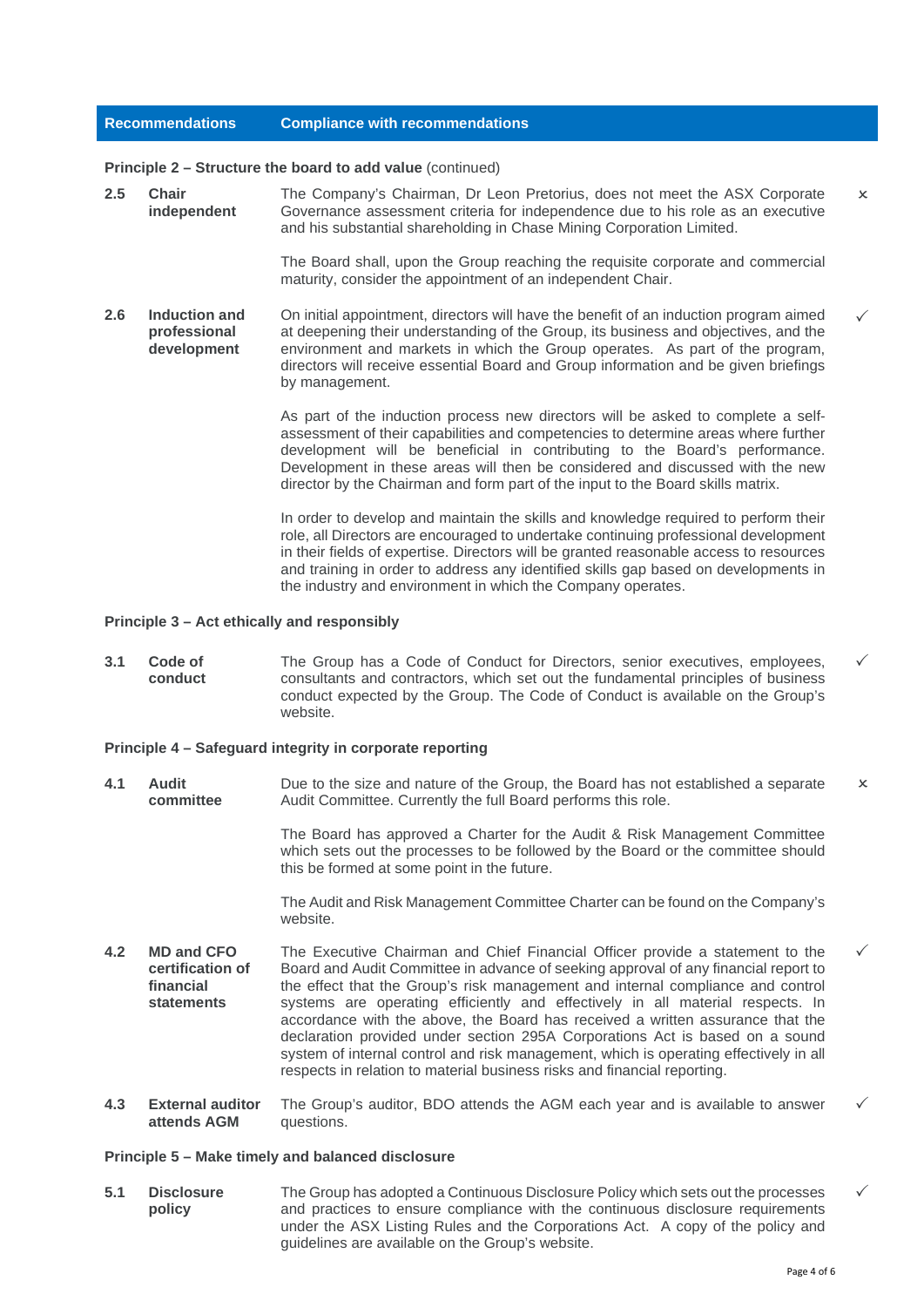#### **Principle 6 – Respect the rights of security holders**

- **6.1 Publicly available information accessible on website** The Group's website contains extensive information on the Group, its history and business activities and information relevant to investors as set out in the guidelines. Investors may access copies of ASX announcements, notices of meeting, investor presentations and annual reports, as well as general information about the Group, on the Group's website.  $\checkmark$
- **6.2 Investor relations programs** The Board strives to ensure that security holders are provided with sufficient information to assess the performance of the Group and its Directors and to make well-informed investment decisions.

The Board recognises the importance of regular and proactive interaction with the market in order to ensure the Company's investors remain fully informed about its activities. As well as market announcements, this interaction can be in the form of group or one-on-one briefings with investors and analysts, and presentations at industry conferences.

While the Company aims to provide sufficient information to security holders about the Group and its activities, it understands that security holders may have specific questions and require additional information. Security holders can obtain all relevant information to assist them in exercising their rights by contacting the Company at its principal place of business by either telephone, facsimile or email.

- **6.3 Facilitate participation at meetings of security holders** Shareholders are entitled to vote on significant matters impacting on the business, which include the election and remuneration of directors, changes to the constitution and receipt of annual financial reports. Shareholders are strongly encouraged to attend and participate in the Annual General Meetings (AGMs) of Chase Mining Corporation Limited and are able to appoint proxies. An opportunity is also provided to engage with the Board and management on publicly available information at conclusion of the AGM.
- **6.4 Facilitate electronic communication** Shareholders with access to the internet are encouraged to register with the Company's share registry ([www.linkmarketservices.com.au](http://www.linkmarketservices.com.au/)) or on the Company's website in order to receive electronic notification when market sensitive information is released on the ASX platform. This electronic mail-out to shareholders is managed by the Company once the release has appeared on the ASX platform. Shareholders are also encouraged to register with the share registry, Link Market Services, in order to receive shareholder related information electronically, including Annual Reports and Notice of Shareholder Meetings. This is regarded by the Company as the most cost-effective approach for corporate information release and registry related activity.

#### **Principle 7 - Recognise and manage risk**

**7.1 Risk committee** Due to the size and nature of the Group, the Board has not established a separate Risk Management Committee. Currently the full Board performs this role.  $\overline{\mathsf{x}}$ 

> The Charter for the Audit & Risk Management Committee is included on the Company's website.

> The Board is responsible for ensuring that adequate policies in relation to risk management, compliance and internal controls are in place.

> The Group's Risk Management Policy in place during the reporting period is on the Company's website.

**7.2 Annual risk review** The Board is responsible for the oversight and management of risk, including the identification of material business risks on an ongoing basis.

> A review of material business risks has been conducted in the current period, which concluded that controls over risk management processes were adequate and effective.

 $\checkmark$ 

 $\checkmark$ 

 $\checkmark$